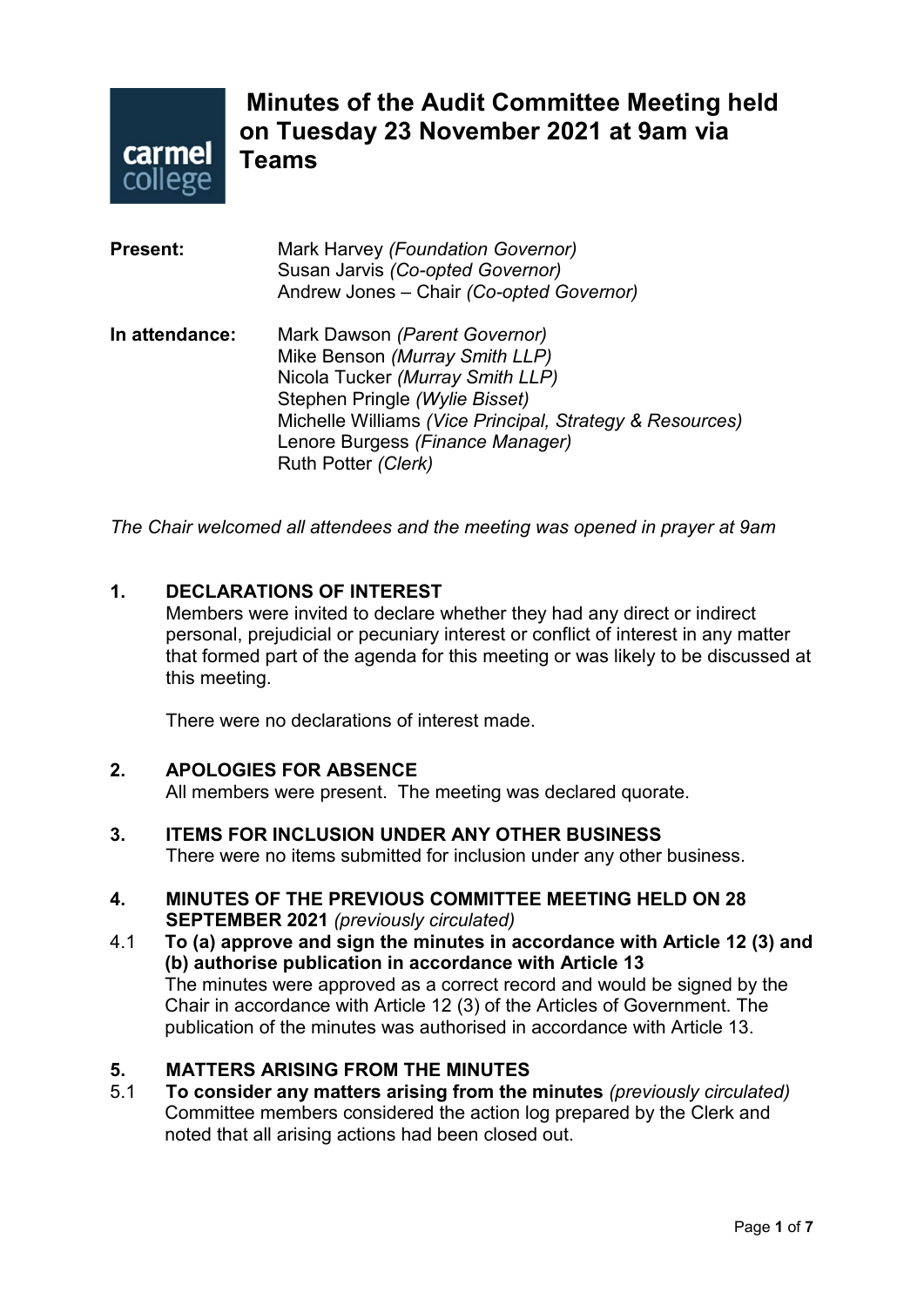## **6. REPORT FROM THE FINANCIAL STATEMENTS AND REGULARITY AUDITOR**

6.1 **Audit Completion Report arising from the Audit of the Financial Statements for the Year Ended 31 July 2021** *(previously circulated)* Nicola Tucker, Murray Smith LLP, guided the Committee through the Audit Completion Report arising from the audit of the financial statements. She explained that the findings were presented in a redesigned format via the Audit Completion Report, which ensured that all reporting requirements were fulfilled. She further confirmed that, unlike last year, the audit had taken place on site in College.

She highlighted the following points:

- Section  $2 -$  Audit findings  $-$  Key audit risks were identified during the planning stage and this section of the report explained how these risks were addressed during the audit. No significant issues were identified in any of the risk areas. A full substantive review of the balance sheet was also undertaken.
- Section 3 Additional Education and Skills Funding Agency (ESFA) income testing – A new area for audit following the change to the Post 16 Audit Code of Practice in March 2021. Following testing, no material errors had been identified in the ESFA income included in the financial statements. One minor recommendation had been made in relation to formal documentation and approval of relevant procedures. The external auditor explained that this had been a common recommendation across the sixth form college audits that they had undertaken this year. The management response to address this recommendation was highlighted.
- Section 4 Financial highlights Income had increased mainly due to the increase in average national funding per student. Balance sheet idenfied net current assets of £1.4m, which represented an increase from the previous year. Cash generated by the College stood at £1.2m and this had been expended on meeting bank loan interest payments and capital expenditure.
- Section 7 Unadjusted misstatements The external auditor was obliged to document any potential errors found over triviality. Two immaterial errors were identified.
- Section  $8 -$  Regularity Work undertaken to support the regularity audit in accordance with the regularity assurance framework set out in the Post 16 Audit Code of Practice had resulted in no significant findings.
- Section 10 Communication of audit matters with those charged with governance – Detailed the matters the external auditors were required to communicate with those charged with governance and how this had been achieved within the Audit Planning Memorandum and Audit Completion Report.
- Audit opinion It was the auditor's intention to issue an unqualified opinion on the financial statements and regularity.

Governors' comments and questions were invited.

**Q** – Code of Governance: what is the most appropriate code for the College to follow?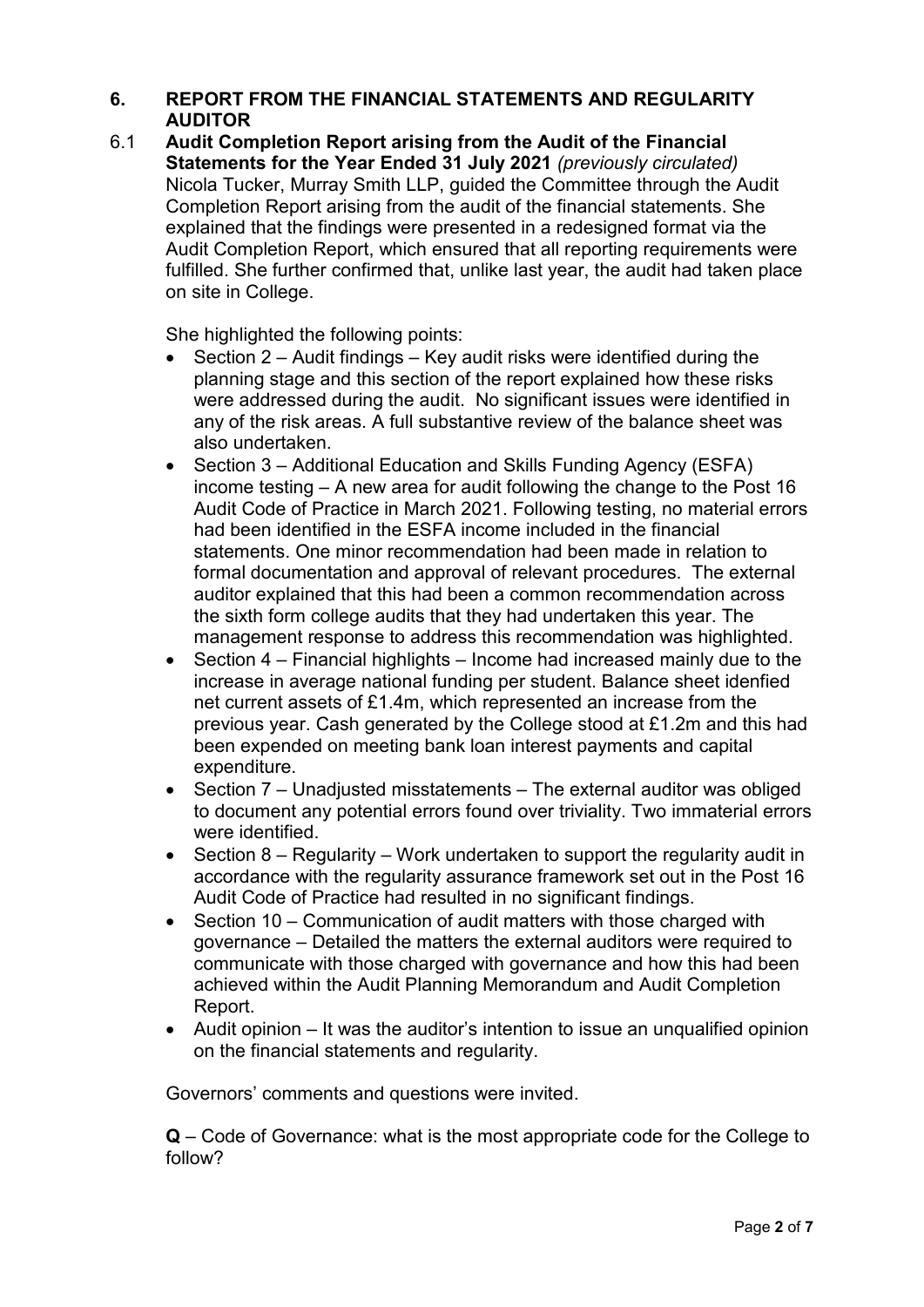**A** – This is for the board to determine. The College follows the UK Corporate Code of Governance insofar as it is relevant to sixth form colleges. A broader review of available governance codes is due to take place in the Spring Term as part of the ETF Board Review Action Plan. Following this review, information will be provided to governors on each of the codes so that an informed decision can be made on future direction for compliance. This was a significant area given the new requirement in the ESFA Funding Agreement for colleges to undertake a triennial review of governance based around the adopted code of governance.

The Committee thanked the external auditor for her comprehensive and detailed report and noted that the findings would be presented to the Full Governing Body at its meeting on 7 December 2021.

The Committee **recommended approval** of the Financial Statements for the year ended 31 July 2021 to the Full Governing Body.

## **ACTION – FGB agenda item**

# **7. REGULARITY REPORT 2020-21**

### 7.1 **Regularity report** *(previously circulated)*

The Vice Principal (Strategy and Resources) advised the Committee that the College had completed the ESFA's Regularity Self-Assessment Questionnaire plus an additional questionnaire in relation to Covid-19 arrangements. The documents had been signed by the Accounting Officer and Chair of Governors and provided to the external auditors with a suite of supporting documentation to facilitate their assurance work.

The regularity assurance framework was set out in the Post 16 Audit Code of Practice and was designed to provide assurance over the regularity and propriety of all College expenditure. The external auditor had not identified any significant findings from their assurance work and expected to issue an unqualified regularity opinion within the financial statements.

A discussion ensued and Committee members agreed that the Committee's cycle of business should be updated so as to facilitate a review of the draft Regularity Self-Assessment Questionnaire in the first meeting of the Autumn Term. This would add an extra layer of assurance to the process prior to signature by the Chair of Governors.

The Committee **accepted** the Regularity Report for the year ended 31 July 2021.

## **ACTION – Update Audit Committee cycle of business.**

# **8. RISK MANAGEMENT**

## 8.1 **Risk Register** *(previously circulated)*

The Vice Principal presented the Risk Register 2021-22 and explained that this was based upon the current strategic plan and had been updated to reflect the College's priorities for the academic year. Key points were highlighted as follows: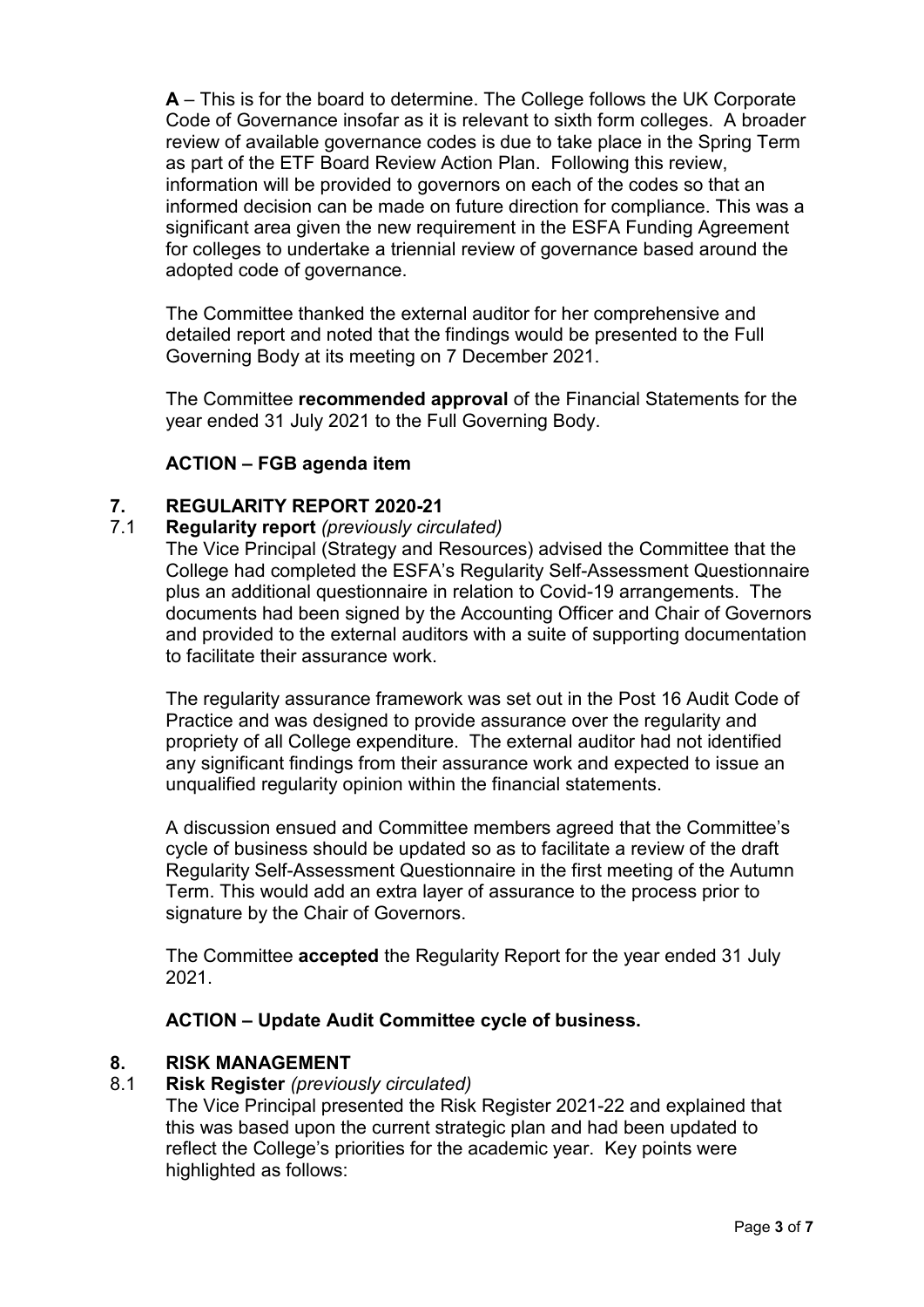- Risk appetite this confirmed that measured risks would be taken when it was felt that they were the most appropriate solution to move the College forward, provided that the overall total risk exposure did not place the College in a vulnerable position.
- Risk scoring matrix methodology adopted considered two key factors, impact and likelihood. Risks were graded accordingly and controls and mitigating actions were defined.
- Risk management internal audit report recommendation arising from this report had been adopted via the inclusion of a gross score (risk score before the consideration of controls and contingencies in place) and net score (score after consideration of controls and contingencies in place).

The Vice Principal confirmed that the Risk Register and Risk Management Action Plan would be reviewed following adoption of the new Strategic Plan 2022-25 to ensure it accurately reflected all strategic risks.

The Committee **recommended approval** of the Risk Register to the Full Governing Body.

### 8.2 **Risk Management Action Plan** *(previously circulated)*

The Vice Principal presented this report based upon the strategic risks identified in the Risk Register.

The following points were highlighted:

- Risks were managed on an operational basis by the Corporate Management Team (CMT).
- Key risks were highlighted in the action plan for governors to consider.
- Upon review of the most recent Risk Register, CMT did not regard any risks to be unmanageable and hence the residual risk ratings indicated that there were seven housekeeping risks and two low risks.
- The action plan would be reviewed regularly and updated as risks changed or arose throughout the year.
- Termly reports would continue to be made to governors.

The Committee **recommended approved** of the Risk Management Action Plan to the Full Governing Body.

## **ACTION – FGB agenda item, Risk Register and Risk Management Action Plan**

## 8.3 **Disaster Management Plan** *(previously circulated)*

The Vice Principal presented the updated College Disaster Management Plan to the Committee. The plan outlined the procedures to be followed in the event of an emergency situation at the College.

Governors' comments and questions were invited.

**Q** – Was the Plan subject to any testing within College?

**A** – No practical tests were undertaken, however every risk owner was asked to review the plan within their teams and discuss one area that could go wrong and the actions that would be taken to mitigate this.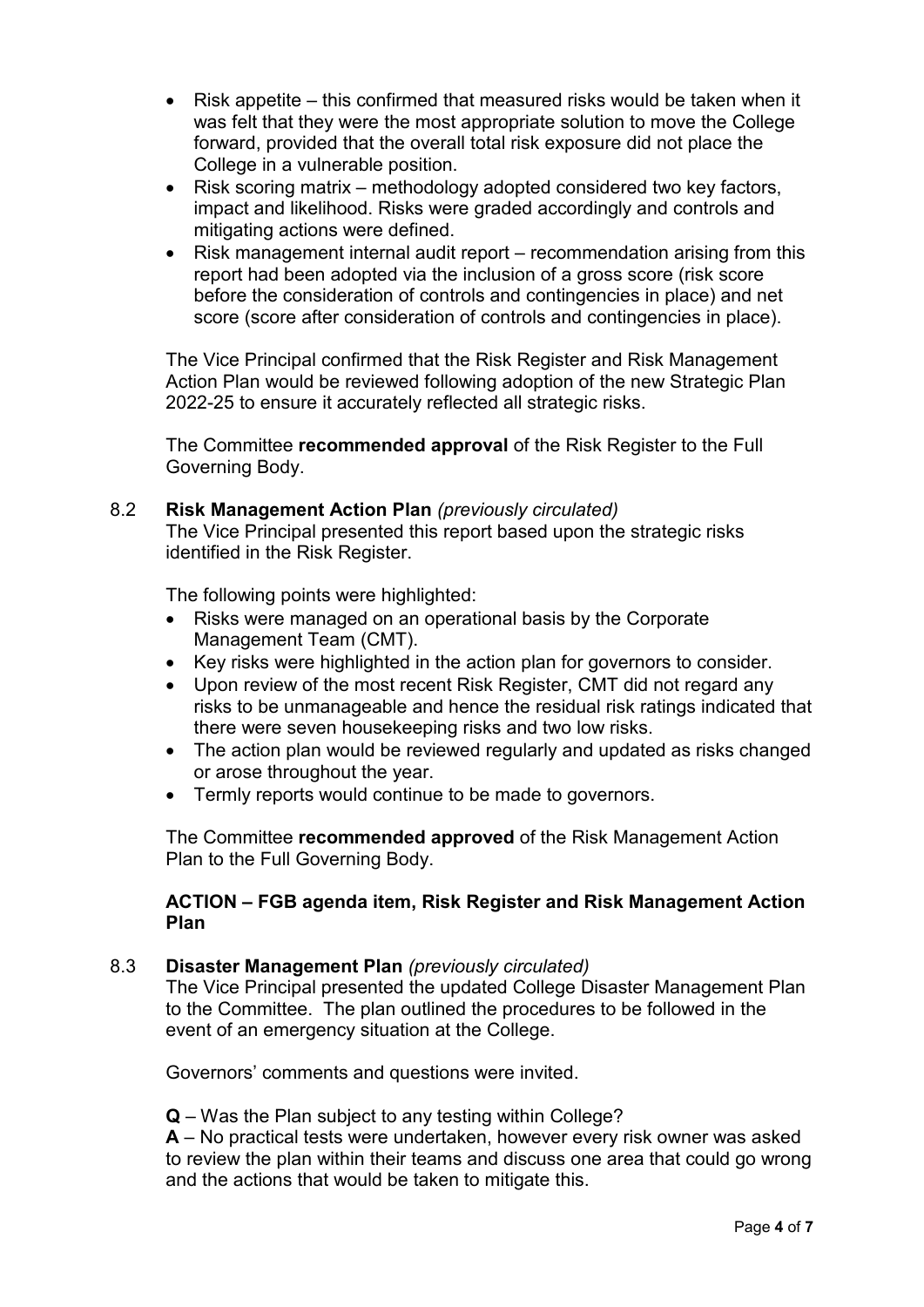The Committee **recommended approved** of the Disaster Management Plan to the Full Governing Body.

## **ACTION – FGB agenda item**

# **9. ANNUAL REPORTS**

- 9.1 **Value for Money Annual Report 2020-21** *(previously circulated)* The Vice Principal (Strategy and Resources) referred to the report which included information on:
	- The aims of the Value for Money Policy and compliance with it.
	- Summary of key activities and estimated measurable efficiencies incorporating cross-college income generation, exams, admin and central costs, marketing, curriculum areas, development of bursary application software and other IT related efficiencies.
	- ESFA benchmarking the College had performed well against these non-pay benchmarking outcomes for 2020-21.
	- Future plans to promote value for money, explore procurement savings and investigate other income options to safeguard the future of the College. This was especially important given an increase in inflation.

Governors' comments and questions were invited.

**Q** – Is there a carbon neutral strategy and associated budget to help fund future plans?

**A** – Finance and Resources Committee had recently considered the Property Review Strategy and requested greater focus on sustainability. No specific budget in place, but a number of potential projects being explored across the College.

**Q** – How is sustainability being built into the next Strategic Plan? **A** – This is referenced in the draft Strategic Plan with an aspiration to move to net zero by 2030 as part of the North West net zero project. Governors' strategic planning working group meeting scheduled for 24 November prior to consideration of Strategic Plan by Full Governing Body on 7 December.

The Committee **noted** the contents of the report.

## **10. COLLEGE MANAGEMENT REPORT**

10.1 **College update on progress made relating to previous recommendations made by the internal audit service** *(previously circulated)*

Committee members considered the progress report on outstanding recommendations made by the Internal Auditors in respect of the Estates Management and Corporate Governance audits that had taken place during 2020-21.

The reports confirmed that the College had completed a number of the recommendations and work was on-going on those not yet fully completed.

The Committee **noted** the progress reports.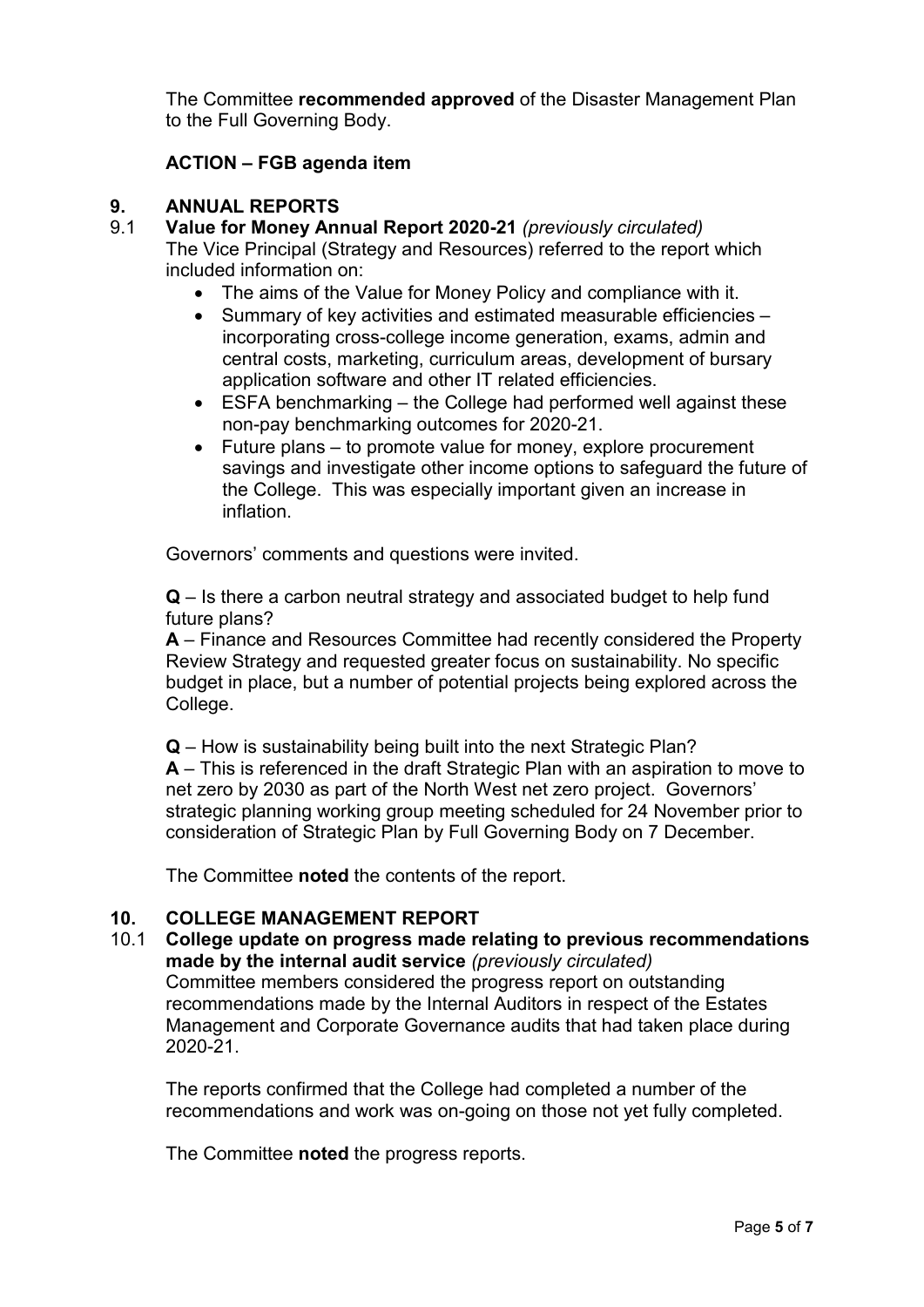# **11. REPORTS FROM WYLIE BISSET INTERNAL AUDITORS**

# 11.1 **Risk Management** *(enclosure)*

Stephen Pringle presented this report and outlined the purpose of the review which was to ensure that the College had appropriate risk management arrangements in place and that these had been embedded throughout the College. The scope of the review – which was unlimited – was outlined and it was explained that the Internal Audit Team had reviewed risk management documentation, processes for identifying and evaluating risk, management reporting on risk, and risk training.

A total of two low priority recommendations had been raised:

- update Risk Management Action Plan to include gross and net risk scores
- review all risks in the Plan to directly link them to the College' strategic plan.

There was also a number of areas of good practice highlighted within the report. The Internal Audit opinion stated that taking account of the issues identified, the Governing Body could take strong assurance on the risk management arrangements in place at the College.

The Committee:

- **noted** the contents of the report, and
- **approved** the recommended actions contained therein.

## 11.2 **Online Learning Platform** *(enclosure)*

Stephen Pringle presented this report and outlined the purpose of the review which was to ensure the suitability of the online learning platform, Carmel Connect.

The scope of the review – which was unlimited – included:

- relevant policies and procedures
- security of systems and equipment
- online teaching in accordance with relevant curriculum plans to ensure students not disadvantaged by online learning
- appropriate use by students and staff
- controls and reporting processes to facilitate effective management decisions.

No recommendations were raised and a total of 19 good practice areas were highlighted within the report. The Internal Audit opinion confirmed a strong level of assurance over the processes in place at the College for the development of online learning and that these had been managed effectively to ensure effective provision during the Covid-19 pandemic.

The Committee **noted** the contents of the report and expressed appreciation to College staff for their excellent work which had resulted in such positive findings.

## **12. SECTOR UPDATE**

## 12.1 **Presentation by the Internal Auditor**

Stephen Pringle highlighted a number of emerging risks as follows: